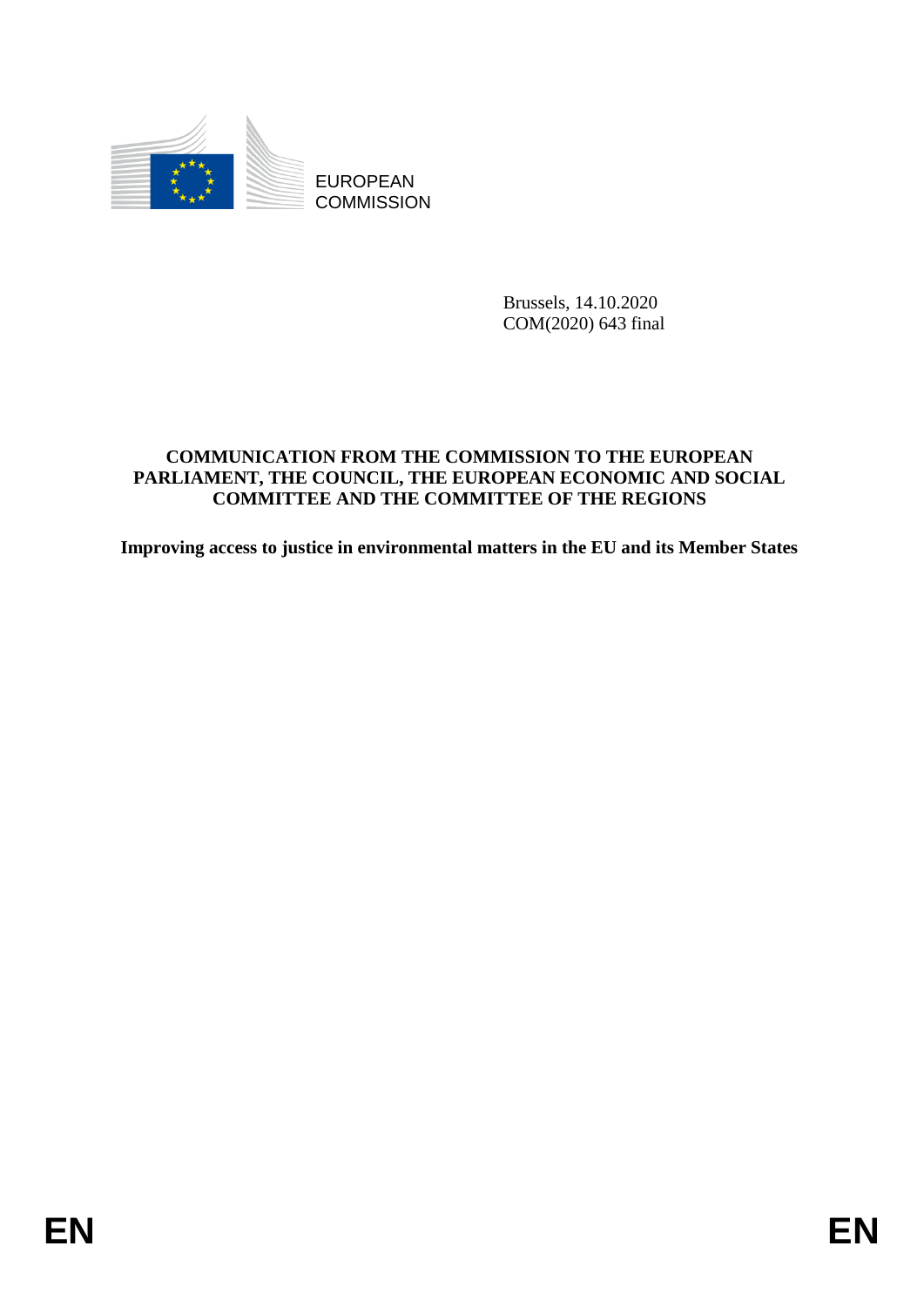# **COMMUNICATION FROM THE COMMISSION TO THE EUROPEAN PARLIAMENT, THE COUNCIL, THE EUROPEAN ECONOMIC AND SOCIAL COMMITTEE AND THE COMMITTEE OF THE REGIONS**

**Improving access to justice in environmental matters in the EU and its Member States**

# **I. CALL FOR JOINT ACTION**

- 1 The involvement and commitment of the Member States, of the public and of all stakeholders is crucial to the success of the European Green Deal. The Commission committed in the European Green Deal<sup>1</sup> to '*consider revising the Aarhus Regulation to improve access to administrative and judicial review at EU level for citizens and NGOs who have concerns about the legality of decisions with effects on the environment. The Commission will also take action to improve their access to justice before national courts in all Member States*'.
- 2 The EU should engage with citizens and stakeholders if the European Green Deal is to succeed and deliver lasting change. The public is and should remain a driving force of the green transition and should have the means to get more actively involved in developing and implementing new policies. To enhance trust in both national and EU administrations, it is equally important to have the necessary 'checks and balances' to ensure that acts and decisions can be checked for compliance with environmental legislation. Access to justice in environmental matters, both via the Court of the Justice of the EU (CJEU) and the national courts as Union courts, is an important support measure to help deliver the European Green Deal transition and a way to strengthen the role which civil society can play as watchdog in the democratic space.
- 3 This Communication accompanies a Commission proposal to amend Regulation (EC) No 1367/2006 (Aarhus Regulation) with the aim of improving the internal review of administrative acts  $((COM) 2020 ...)$ <sup>2</sup>. The proposal, when adopted by the co-legislators, will improve implementation of the Aarhus Convention (the Convention)<sup>3</sup> 'in a way that is compatible with the fundamental principles of the *Union legal order and with its system of judicial review'<sup>4</sup>* . It is proposed that environmental non-governmental organisations (NGOs) have broader possibilities to challenge acts and omissions of EU institutions and bodies in accordance with the Convention.

<sup>1</sup> COM(2019) 640.

<sup>2</sup> [Reference to legislative proposal amending the Aarhus Regulation - Regulation (EC) No 1367/2006 of the European Parliament and of the Council of 6 September 2006 on the application of the provisions of the Aarhus Convention on Access to Information, Public Participation in Decision-making and Access to Justice in Environmental Matters to Community institutions and bodies, OJ L 264, 25.9.2006, p. 13-19.].

<sup>3</sup> United Nations Economic Commission for Europe (UNECE) Convention on access to information, public participation in decision-making and access to justice in environmental matters.

<sup>4</sup> Declaration made by the European Union in Montenegro, Budva, at the 2017 Meeting of the Parties to the Convention (Budva Declaration).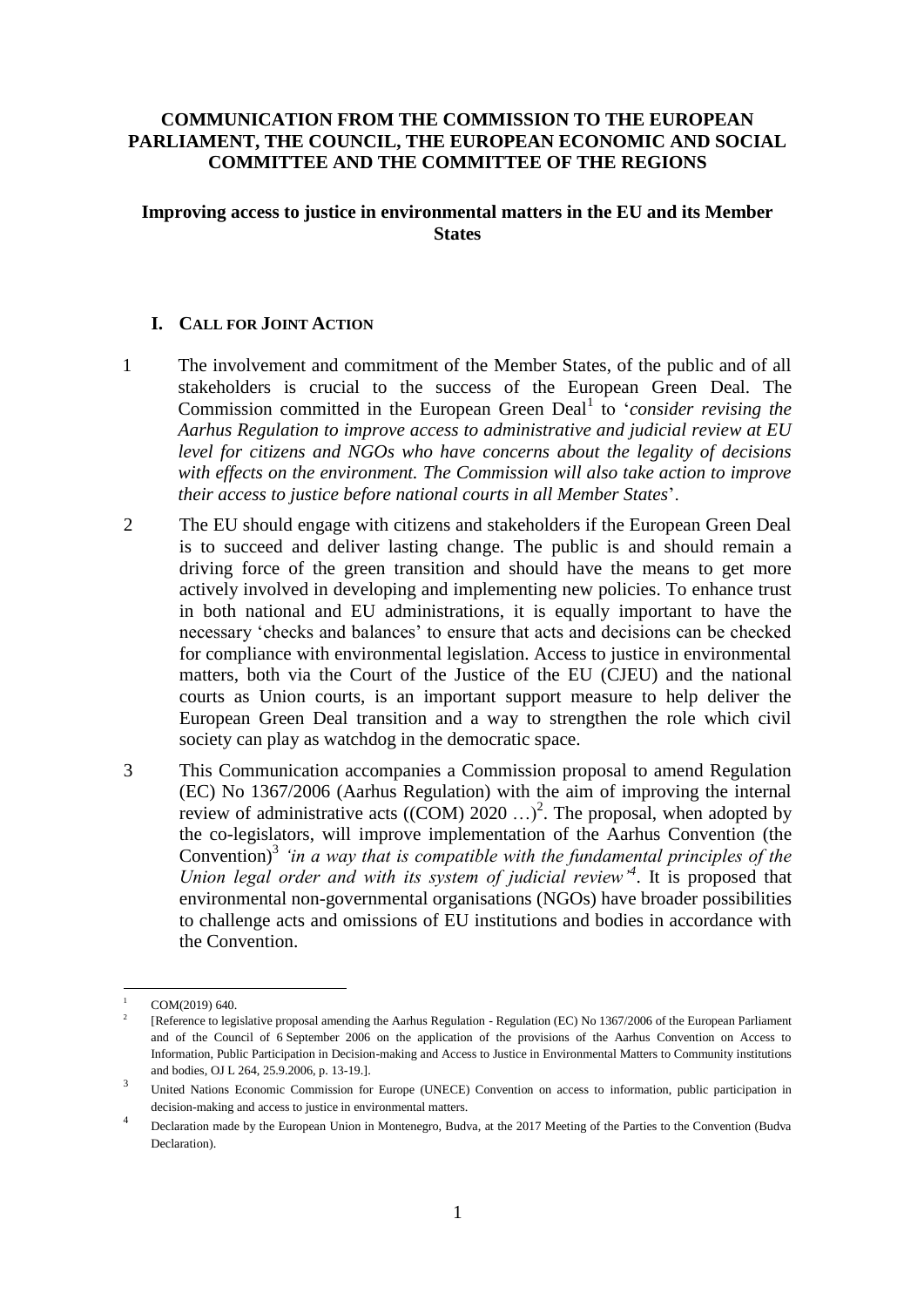- 4 The legislative proposal aims to strengthen the EU's system of access to justice in environmental matters. This system, taken as a whole, grants every applicant access to an effective redress mechanism in line with the requirements of the Convention.
- 5 The aim of this Communication is to highlight the vital role that Member States play within the EU's overall system. Member States are to provide and facilitate access to justice in environmental matters governed by acts adopted under EU legislation, including national implementing measures related to non-legislative EU acts. Access to justice includes providing legal standing for NGOs and individuals directly affected by a breach of environmental law<sup>5</sup> also in a crossborder context. Unfortunately, there are shortcomings in practice. In 2019, the Commission published the Environmental Implementation Review<sup>6</sup>, which identified a series of systemic shortcomings concerning on-the-ground implementation of access to justice in environmental matters in national legal systems. In particular, it highlighted problems faced by NGOs in obtaining legal standing to bring legal challenges on EU-related environmental issues and procedural hurdles, such as prohibitively high costs.
- 6 To improve the EU's system of access to justice in environmental matters, in line with the Convention, to which Member States are parties in their own right, **the Commission calls on Member States to step up implementation of applicable EU laws.** It is equally important that Member States' rules applicable to the judiciary and judicial practice fully implement CJEU case law on access to justice in environmental matters. Furthermore, national legislations should not create a barrier to this, for example by not providing legal standing to NGOs as required under the Convention. To ensure legal certainty in all Member States, national law must meet the requirements of the Convention, of EU legislation and of CJEU case law. National courts should also apply and enforce the applicable rules in light of the requirements set in their national legal orders stemming from EU law.

# **II. THE IMPORTANCE OF ACCESS TO JUSTICE IN ENVIRONMENTAL MATTERS IN THE EU**

- 7 Access to an effective remedy and a fair trial is a fundamental right of the EU's legal order.<sup>7</sup> Effective judicial systems play a crucial role in safeguarding the rule of law enshrined in Article 2 of the Treaty on European Union  $(TEU)^8$ , and in ensuring effective application of EU law and improving public trust in public administrations.
- 8 This is also reflected by Article 19(1) TEU which requires Member States to provide remedies sufficient to ensure effective legal protection in the fields

<u>.</u>

<sup>5</sup> Case C-197/18, *Wasserleitungsverband Nördliches Burgenland*, paras. 31-34.

<sup>6</sup> Environmental Implementation Review 2019: A Europe that protects its citizens and enhances their quality of life - COM(2019) 149.

<sup>7</sup> Charter of Fundamental Rights of the European Union OJ C 326, 26.10.2012, p. 391–407, Article 47.<br>8 Communication from the Commission to the European Parliament, the European Council and

Communication from the Commission to the European Parliament, the European Council and the Council on Further strengthening the Rule of Law within the Union: State of play and possible next steps (COM/2019/163).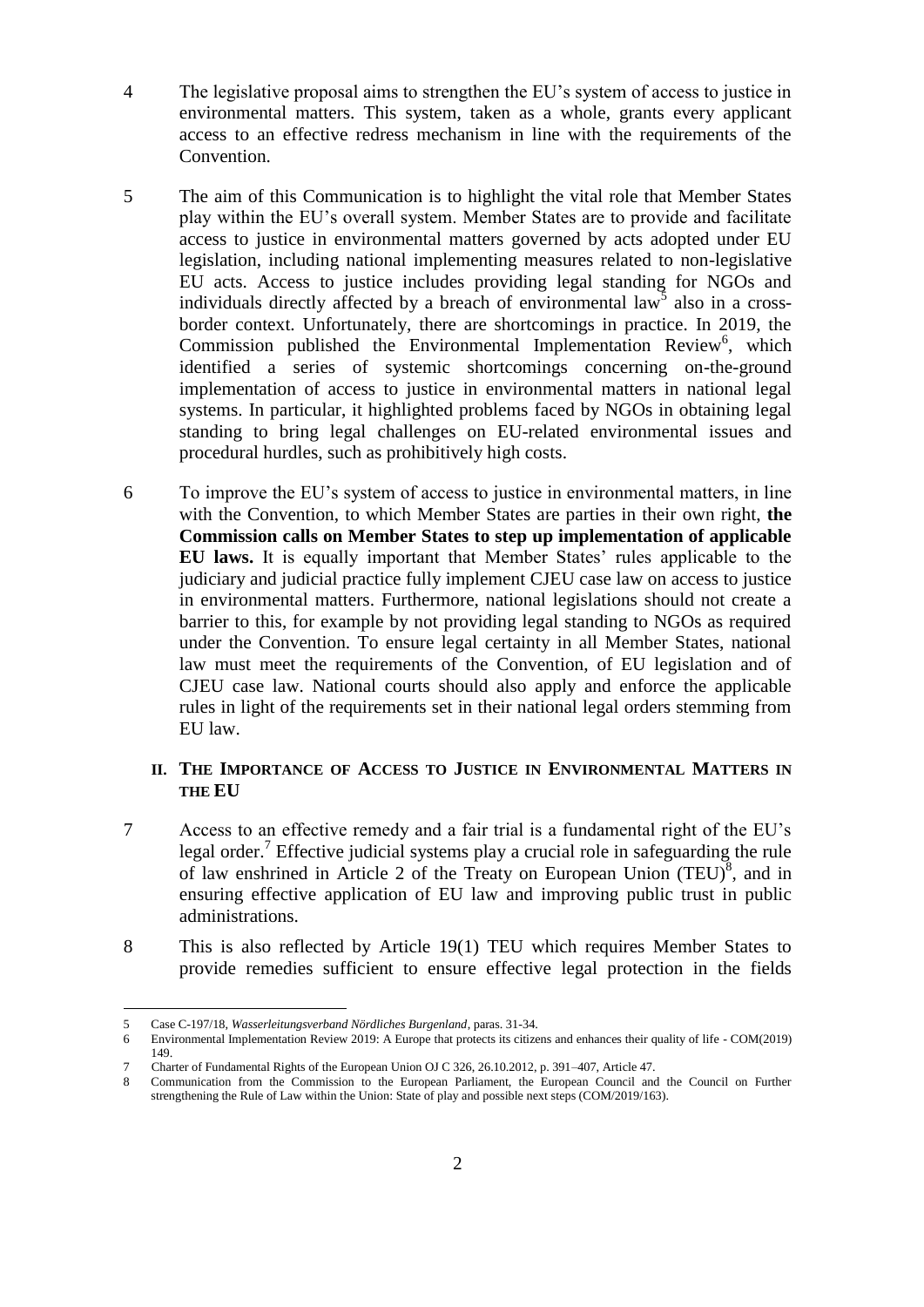covered by Union law, and in CJEU case law on access to justice in environmental matters. Access to justice in environmental matters is also relevant in the context of Article  $41^9$  and  $47^{10}$  of the Charter of Fundamental Rights of the EU and helps provide legal certainty.

- 9 Individuals and NGOs play a crucial role in identifying potential breaches of EU law by submitting complaints to administrations or taking cases to court. When individuals or NGOs seek justice before a non-judicial, administrative body, the review is called an administrative review; if they seek redress in court, it is called a judicial review $11$ .
- 10 The EU's system of administrative and judicial redress as a whole encompasses not only the internal review mechanism under the Aarhus Regulation and access to the CJEU, but it also relies on national courts. In particular, Article 267 of the Treaty on the Functioning of the European Union (TFEU) allows any natural or legal person who is party to proceedings before national courts to request a preliminary reference to the CJEU regarding the validity of acts adopted by EU institutions. The EU and the national systems of redress taken together are essential to provide effective access to justice in environmental matters in the EU.

### **III.THE EU AS A PARTY TO THE CONVENTION**

- 11 The EU formally became a Party to the Convention in 2005. The 27 Member States are also, separately, Parties to the Convention each with their own and with shared competences, responsibilities and obligations to ensure access to justice in 'environmental matters' under Article 1 of the Convention<sup>12</sup>. The onus of complying with the Convention, therefore is subject to this characteristic feature of the EU, where competences are exercised by the EU and its Member States. It is important to recall in the following paragraphs, the specific limits and nature of the obligations stemming from the ratification of the Convention.
- 12 Under the terms of the Convention, the EU is an organisation of regional economic integration. Under Article 19(5) of the Convention, the EU was required to declare when notifying its instrument of ratification '*the extent of their competence with respect to the matters governed by this Convention*'.
- 13 In response, the EU declared that *'the EU institutions will apply the Convention within the framework of their existing and future rules on access to documents and other relevant rules of EU law in the field covered by the Convention*.' Most crucially it added that '*the EU is responsible for the performance of those obligations resulting from the Convention, which are covered by EU law in force'*

Right to good administration.

<sup>10</sup> Right to an effective remedy and a fair trial.

<sup>11</sup> According to the terminology used in the Convention, Article 9(3).

<sup>12</sup> 'In order to contribute to the protection of the right of every person of present and future generations to live in an environment adequate to his or her health and well-being, each Party shall guarantee the rights of access to information, public participation in decision-making, and access to justice in environmental matters in accordance with the provisions of this Convention.'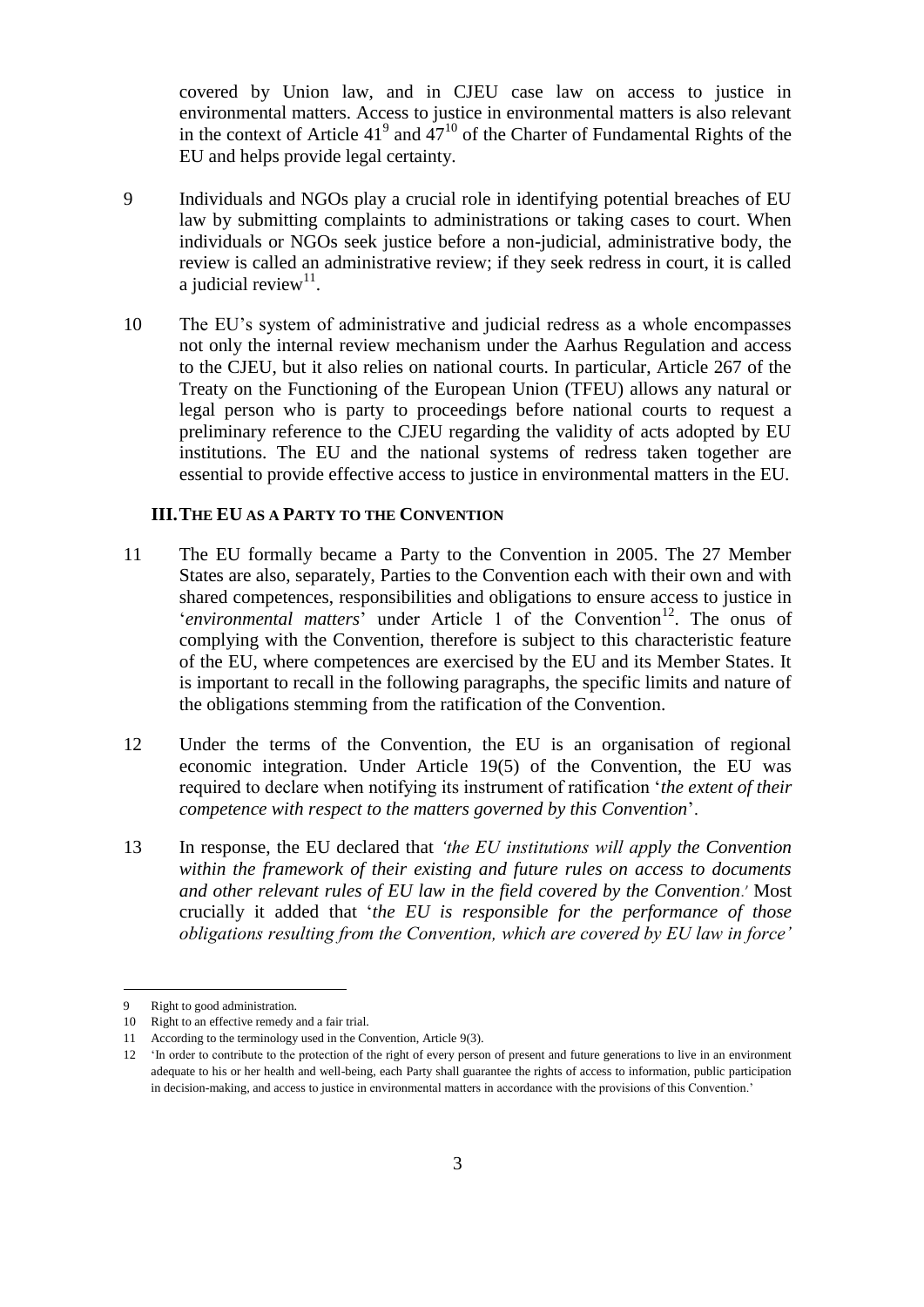and that *'the exercise of EU competence is, by its nature, subject to continuous development'.*

- 14 As a result, the EU institutions and bodies apply the Convention within the framework of the applicable EU rules. The specific features of the EU's legal order must be taken into account when implementing the Convention. This was also confirmed by the CJEU, which explained that the Convention was '*manifestly designed with the national legal orders in mind, and not the specific legal features of institutions of regional economic integration, such as the European Union'*<sup>13</sup> .
- 15 The access to administrative and judicial review is a multi-layered system in the EU. As the CJEU also recalled, as EU law now stands, judicial and administrative procedures concerning access to justice in environmental law fall '*primarily*' within the scope of Member State  $\int_{0}^{14}$ . Subject to the conditions defined in their national law, individuals and legal entities can request a national court to refer to the CJEU to review the validity of EU acts under Article 267 TFEU.
- 16 In addition, Article 263 (4) TFEU allows natural or legal persons to institute proceedings directly before the CJEU (the General Court) against (i) an act addressed to them; (ii) an act which is of direct and individual concern to them or (iii) a regulatory act which is of direct concern to them and does not entail implementing measures.
- 17 By adopting the Aarhus Regulation, the EU complemented the existing system of review available at EU level as regards both administrative and judicial review. As a result, NGOs active in environmental protection can obtain an administrative review of non-legislative administrative acts of individual scope adopted by EU institutions and bodies<sup>15</sup>. The Union, however, chose not to exercise its competence as indicated at the time of ratification and did not adopt separate provisions on administrative review for individuals, under the Aarhus Regulation at Union level, applicable to the EU institutions and bodies.
- 18 Following a complaint submitted to the Convention's Compliance Committee, the Committee concluded that the EU does not currently fully meet its obligations under the Convention's requirements on access to justice in environmental matters<sup>16</sup>. The legislative proposal, recalled above<sup>17</sup>, aims to remedy this situation by amending the Aarhus Regulation and extending access by NGOs. This Communication complements EU-level action by highlighting the improvements needed at national level.

### **IV.MEMBER STATES' OBLIGATIONS UNDER EU LAW**

<u>.</u>

<sup>13</sup> Case C-612/13 P, *ClientEarth*, ECLI:EU:C:2015:486, paragraphs 40 and 41.

<sup>14</sup> Joined Cases C-401/12 P to C-403/12 P, *Council and Commission v Vereniging Milieudefensie aos*, EU:C:2015:4, paragraph 60; Joined Cases C-404/12 P and C-405/12 P, *Council and Commission v Stichting Natuur en Milieu aos*, EU:C:2015:5, paragraph 52.

<sup>15</sup> And amended by Regulation (…) to cover administrative acts of general scope.

<sup>16</sup> As described in Commission Staff Working Document, Report on European Union implementation of the Aarhus Convention in the area of access to justice in environmental matters, SWD (2019)378 final.

<sup>17</sup> Paragraph 3.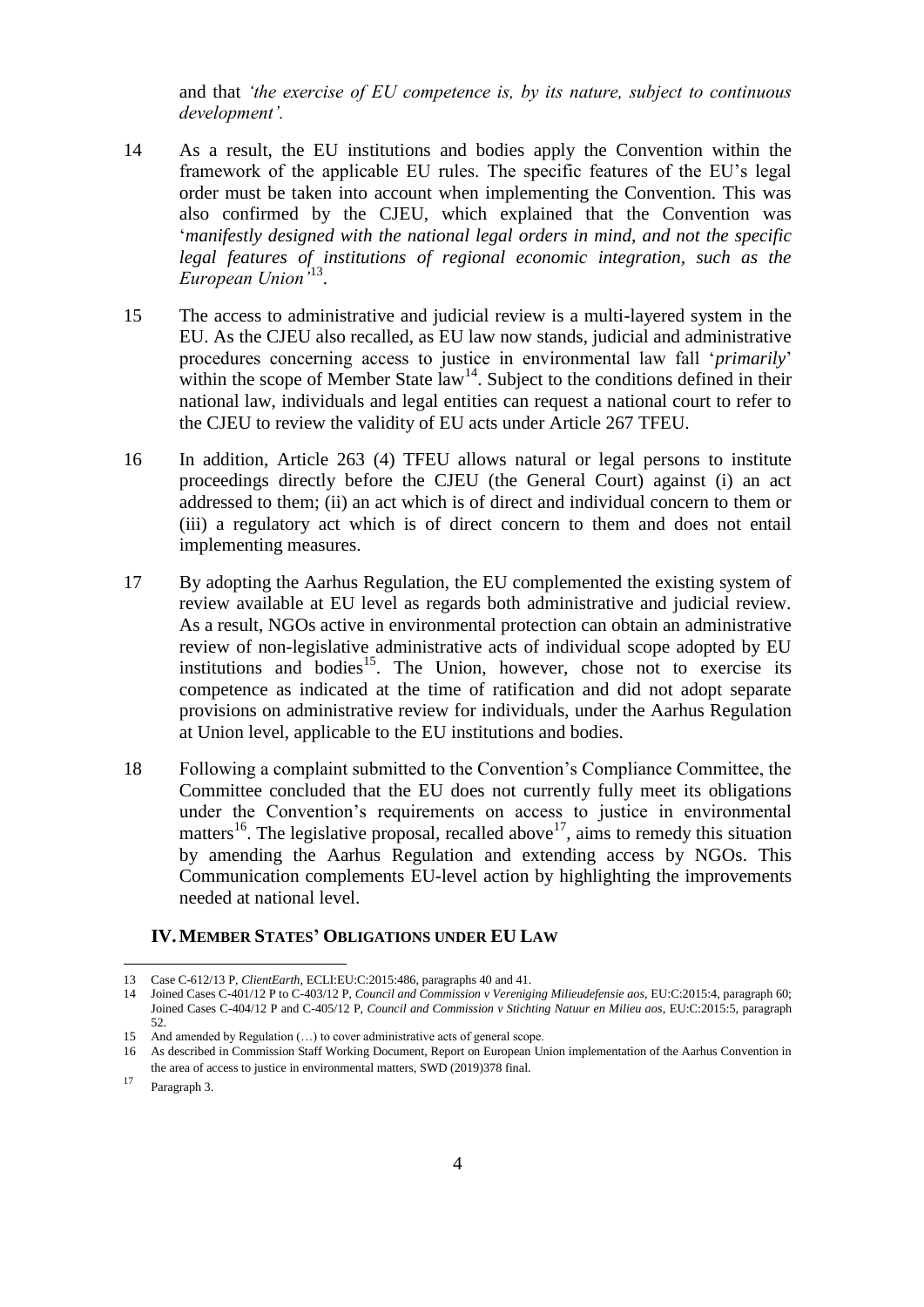- 19 Where the action of national authorities has been insufficient or incorrect as regards the respect of the substantive rules protecting the environment, individuals and NGOs have to be able to rely upon the procedural rules that are applicable to them. To safeguard the environment and to empower members of the public and NGOs, the EU has adopted a number of sectoral environmental  $directives<sup>18</sup>$ , which include provisions on access to justice in national courts. Implementation of these directives enables members of the public including NGOs to exercise their right to go to court in these specific areas. It is well established that the duty to ensure effective judicial protection in environmental matters extends to national courts<sup>19</sup>. This duty concerns rights stemming from EU environmental law and the possibility to cite the obligations defined under EU legislation $20$ .
- 20 In order to ensure effective judicial protection of these rights, the obligations of the Member States to secure access to justice in their national courts are not limited to those provided for in the acts of Union secondary law recalled above<sup>21</sup>.
- 21 **First**, under the principle of loyal cooperation laid down in Article 4(3) TEU, it is for the Member States to take all appropriate actions, including effective judicial protection, to ensure that measures required by EU law are adopted and that individuals' rights stemming from EU law are sufficiently protected $^{22}$ . Furthermore, Article 19(1) TEU requires Member States to *'provide remedies sufficient to ensure effective legal protection in the fields covered by Union law'. Therefore, access to* justice in national courts is indispensable for the proper functioning of the EU's system of judicial protection.
- 22 In this regard, national redress mechanisms via the national courts of the Member States are an integral part of the EU's system of judicial redress. National courts are also Union courts, and are linked to the CJEU within the system of preliminary references established under Article 267 TFEU. **This cooperation covers the interpretation of EU law and the examination of the validity of acts of EU institutions.** Access to courts should be possible for both individuals and NGOs on the basis of national procedural rules.
- 23 **Second**, the Convention, which is an integral part of the EU's legal order and binding on the EU institutions and on the Member States under Article 216(2) TFEU, is also applicable to EU law governing environmental protection. In the absence of EU rules governing access to justice in environmental matters, *'it is for the domestic legal system of each Member State to lay down the detailed procedural*

<sup>18</sup> For example, Directive 2011/92/EU of the European Parliament and of the Council of 13 December 2011 on the assessment of the effects of certain public and private projects on the environment, OJ L 26, 28.1.2012, p. 1-21, Directive 2004/35/CE of the European Parliament and of the Council of 21 April 2004 on environmental liability with regard to the prevention and remedying of environmental damage OJ L 143, 30.4.2004, p. 56-75 or Directive 2010/75/EU of the European Parliament and of the Council of 24 November 2010 on industrial emissions (integrated pollution prevention and control), OJ L 334, 17.12.2010, p. 17-119. Directive 2012/18/EU of the European Parliament and of the Council of 4 July 2012 on the control of major-accident hazards involving dangerous substances, amending and subsequently repealing Council Directive 96/82/EC, OJ L 197, 24.7.2012, p. 1-37. Directive 2003/4/EC of the European Parliament and of the Council of 28 January 2003 on public access to environmental information and repealing Council Directive 90/313/EEC, OJ L 41, 14.2.2003, p. 26-32.

<sup>19</sup> Case C-404/13, *ClientEarth*, ECLI:EU:C:2014:2382, para 52.

<sup>20</sup> Case C-237/07, *Janecek*, 2008 I-06221, para 37.

<sup>21</sup> See footnote 17.

<sup>22</sup> Case C-752/18, *Deutsche Umwelthilfe*, ECLI:EU:C:2019:1114, para. 38.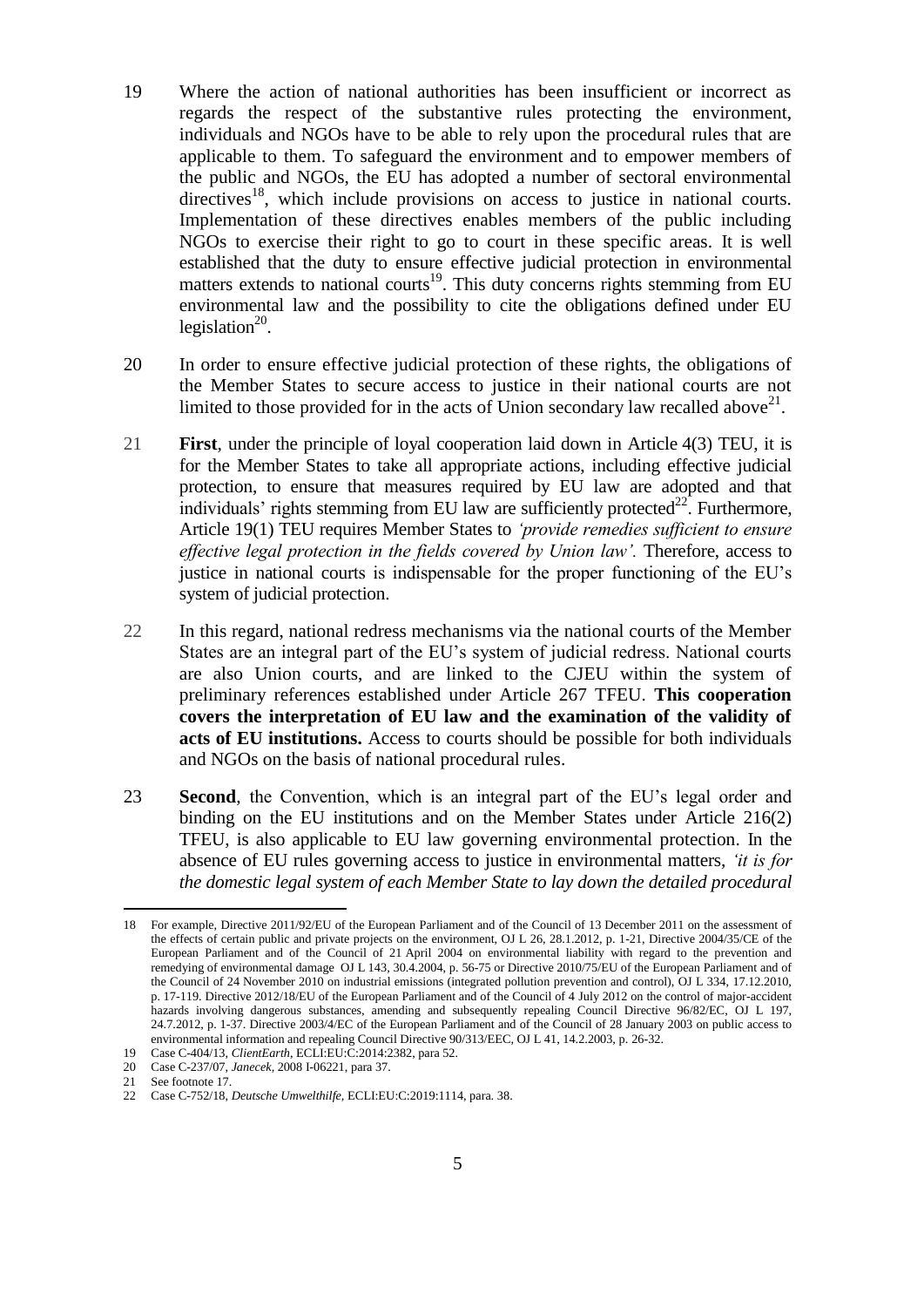*rules governing actions for safeguarding rights which individuals derive from EU law, […] since the Member States are responsible for ensuring that those rights are*  effectively protected in each case<sup>323</sup>. In particular, Article 9 (3) of the Convention and Article 47 of the Charter of Fundamental Rights of the European Union, read together, impose on *'Member States an obligation to ensure effective judicial protection of the rights conferred by EU law, in particular the provisions of environmental law'*<sup>24</sup> *.*

- 24 The CJEU has added that '*in order to ensure effective judicial protection in the fields covered by EU environmental law, it is for the national court to interpret its national law in a way which, to the fullest extent possible, is consistent both with the objectives laid down in Article 9(3) and (4) of the Aarhus Convention and with the objective of effective judicial protection of the rights conferred by EU law*' 25 .
- 25 The effectiveness of the preliminary ruling procedure under Article 267 TFEU regarding the validity of EU acts is therefore dependent on the Member States providing sufficient legal standing to NGOs and individuals. It is their duty to ensure that access to justice is granted in their courts in matters of environmental law covered by EU rules. This includes cases where there is *'a specific issue which has not yet been subject to EU legislation [but which] may fall within the*  scope of EU law if it relates to a field covered in large measure by it <sup>36</sup>.
- 26 CJEU case law developed over the years has clarified that the Member States are obliged to ensure access to justice in environmental matters covered by EU rules, including on decisions, acts and omissions<sup>27</sup> in a range of environmental policy areas, such as water<sup>28</sup>, nature<sup>29</sup> and air quality<sup>30</sup>.
- 27 To take stock of the practical implications of CJEU case law and to help Member State authorities and practitioners to understand the importance of these implications in the fields regulated by EU environmental law, in 2017 the Commission issued a Notice on access to justice in environmental matters $31$  ('the Notice'). The Notice outlined the standards governing access to justice in environmental matters in terms of procedural guarantees and legal standing for NGOs and individuals. It also clarified the requirement to avoid expensive or lengthy procedures and that Member States must make all information related to access to justice publicly accessible, as required by CJEU case law. Member

<sup>23</sup> Case C-240/09 *Lesoochranárske zoskupenie*, ECLI:EU:C:2011:125 para 47-48.

<sup>24</sup> Case C-664/15 *Protect*, ECLI:EU:C:2017:987, para. 45; Case C-243/15, *Lesoochranárske zoskupenie*, ECLI:EU:C:2016:838, paras 50 and 73.

<sup>25</sup> Case C-752/18, *Deutsche Umwelthilfe*, EU:C:2019:1114, para. 39.

<sup>26</sup> Case C-240/09, *Lesoochranárske zoskupenie*, para 40.

<sup>27</sup> Article 6, 7, 8, 9 of the Convention are relevant to the decisions, acts and omissions concerned.

<sup>28</sup> Council Directive 91/676/EEC of 12 December 1991 concerning the protection of waters against pollution caused by nitrates from agricultural sources OJ L 375, 31.12.1991, p. 1-8.

<sup>29</sup> Council Directive 92/43/EEC of 21 May 1992 on the conservation of natural habitats and of wild fauna and flora OJ L 206, 22.7.1992, p. 7-50.

<sup>30</sup> E.g. Article 23 of the Directive 2008/50/EC of the European Parliament and of the Council of 21 May 2008 on ambient air quality and cleaner air for Europe OJ L 152, 11.6.2008, p. 1-44.

<sup>31</sup> 2017/2616, OJ C 275, 18.8.2017, p. 1-39.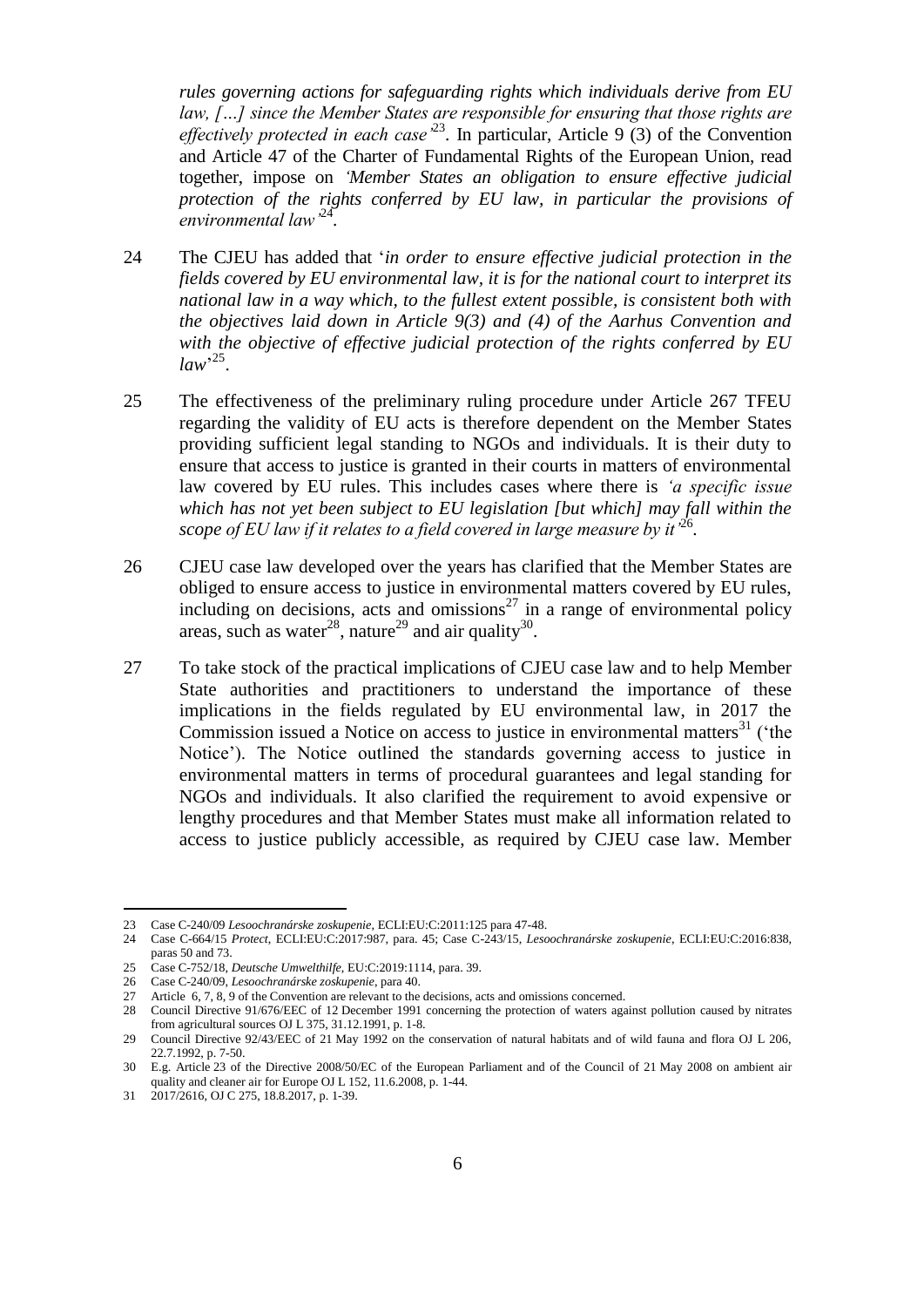States should follow the developments of CJEU case law, as summarised in the Notice, and take the necessary measures to implement them $^{32}$ .

### **V. THE WAY FORWARD: PRIORITY AREAS FOR ACTION**

- 28 The European Green Deal Communication announced that '*the Commission and the Member States must also ensure that policies and legislation are enforced and delivered effectively'.* The Commission is fully committed to working with the Member States to improve access to justice in environmental matters at national level.
- 29 Effective implementation of the adopted EU rules on the ground by the Member States is indispensable in order to draw the full benefits for the protection of the environment. It is also important to ensure that access to the CJEU for members of the public and for NGOs under Article 267 TFEU is not unduly restricted. Removing obstacles to access to justice would yield further benefits by increasing legal certainty, improving administration of justice and reducing administrative burdens.
- 30 The Commission's 2019 Environmental Implementation Review found that several Member States should take further measures to provide legal standing to environmental NGOs to bring legal challenges on EU-related environmental issues<sup>33</sup>. It also found that environmental claimants should not face national procedural hurdles, such as prohibitively high costs (hundreds of thousands of euros in some cases) $^{34}$ .
- 31 In light of the Member States' obligations set out in Section IV in this Communication and of the Commission's findings<sup>35</sup> regarding the situation on the ground in each Member State, priority action is needed in the following four areas.
- 32 In line with the Commission's strategic communication entitled *EU law: better results through better application*<sup>36</sup> *,* **the first priority area for Member States is to secure the correct transposition of EU secondary law**. This concerns EU environmental legislation that include provisions on access to justice<sup>37</sup>. Member States have an obligation to transpose these directives correctly and in full with the objective to ensure implementation, in line with Article 291(1) TFEU.
- 33 **The second priority area, is for the co-legislators to include provisions on access to justice in EU legislative proposals made by the Commission for new**

<sup>32</sup> See in particular the Notice (and updates) available on the Commission's website: https://ec.europa.eu/environment/aarhus/legislation.htm.

<sup>33</sup> Environmental Implementation Review 2019, cited above.

<sup>34</sup> Environmental Implementation Review 2019, cited above. Findings of the study on Development of an assessment framework on environmental governance in the EU Member States No 07.0203/2017/764990/SER/ENV.E.4 Final report.

<sup>35</sup> See paragraph 30.

<sup>36</sup> Communication from the Commission — EU law: Better results through better application C/2016/8600 OJ C 18, 19.1.2017, p. 10-20.

<sup>37</sup> See footnote 16.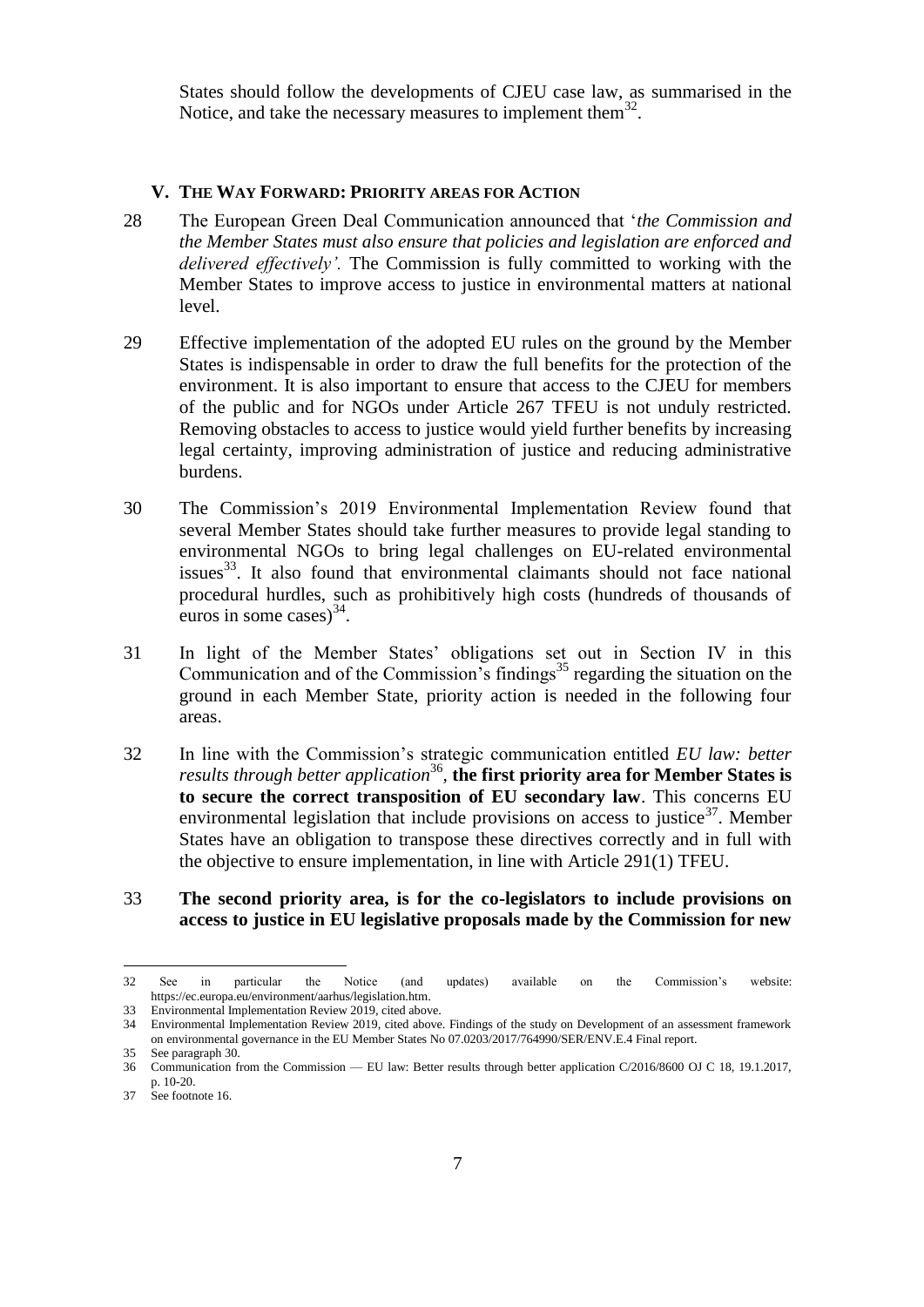or revised EU law concerning environmental matters<sup>38</sup>. This requires active support by the European Parliament and the Council when the Commission comes forward with such proposals. Access to justice provisions will be drafted in light of CJEU case law as summarised in the Notice. In recent years, the Council has been reluctant to adopt such provisions<sup>39</sup>, departing from its previous approach, which has led in the past to the adoption of the directives mentioned above.

- 34 In this regard, the Commission takes the view that clear provisions in EU environmental legislation in this matter would be in the interest of legal certainty and also necessary to underpin the obligation to grant effective judicial protection of the rights enshrined in EU law. It therefore invites the European Parliament and the Council to embrace this approach when deliberating on the legislative proposals to be brought forward.
- 35 The Commission will also make sure that secondary law is fit for purpose by carrying out regular evaluations. For example, as part of the review of EU measures to address pollution from industrial installations announced in the European Green Deal<sup>40</sup>, the Commission will also evaluate, *inter alia*, the provisions affecting the rights of concerned parties, including public participation and access to justice.
- 36 **The third priority area is the review by the Member States of their own national legislative and regulatory provisions** other than those that transpose the directives referred to above in paragraph 32. National provisions<sup>41</sup> that prevent NGOs active in environmental protection or individuals directly affected by a breach of EU environmental law resulting from the actions or omissions of public authorities. Therefore, it is indispensable to revise these national provisions for the purpose of removing any barriers to access to justice, such as restrictions on legal standing or disproportionate costs, and as a result, ensure effective access to justice in environmental matters in the EU.
- 37 **The fourth priority area concerns the obligation of national courts to guarantee the right of individuals and NGOs to an effective remedy under EU law.** The role of national courts as Union courts<sup>42</sup> is one of the cornerstones of the proper functioning of the EU's system of effective judicial protection. Where necessary, national courts must set aside any provisions that are contrary to EU law, even if these are of legislative or regulatory nature<sup>43</sup>. This should include undue restrictions on legal standing<sup>44</sup> to ensure that EU rules have full force and effect<sup>45</sup>. The supreme jurisdictions of the Member States have a

<sup>38</sup> Based on standards of access to justice established in the Notice.

<sup>39</sup> Proposal for a Directive on the quality of water intended for human consumption (recast) COM/2017/0753.

<sup>40</sup> This review covers Directive 2010/75/EU on industrial emissions.

<sup>41</sup> In particular on water, nature and air quality.

<sup>42</sup> Case T-51/89. *Tetra Pak Rausing SA v Commission,* ECLI:EU:T:1990:41. para. 42; Opinion 1/09 of the Court (Full Court) of 8 March 2011, pursuant to Article 218(11) TFEU, *Creation of a unified patent litigation system*, ECLI:EU:C:2011:123, para 80.

<sup>43</sup> Joined Cases C-128/09 to C-131/09, C-134/09 and C-135/09 *Boxus and Others* and Case C-182/10. *Solvay and Others v Région wallonne.*

<sup>44</sup> Case C-240/09 *Lesoochranárske zoskupenie*, ECLI:EU:C:2011:125 and C-197/18.*Wasserleitungsverband Nördliches Burgenland.*

<sup>45</sup> Case *Simmenthal*, 106/77, EU:C:1978:49, paragraph 22 and Case C-664/15 ECLI:EU:C:2017:987.